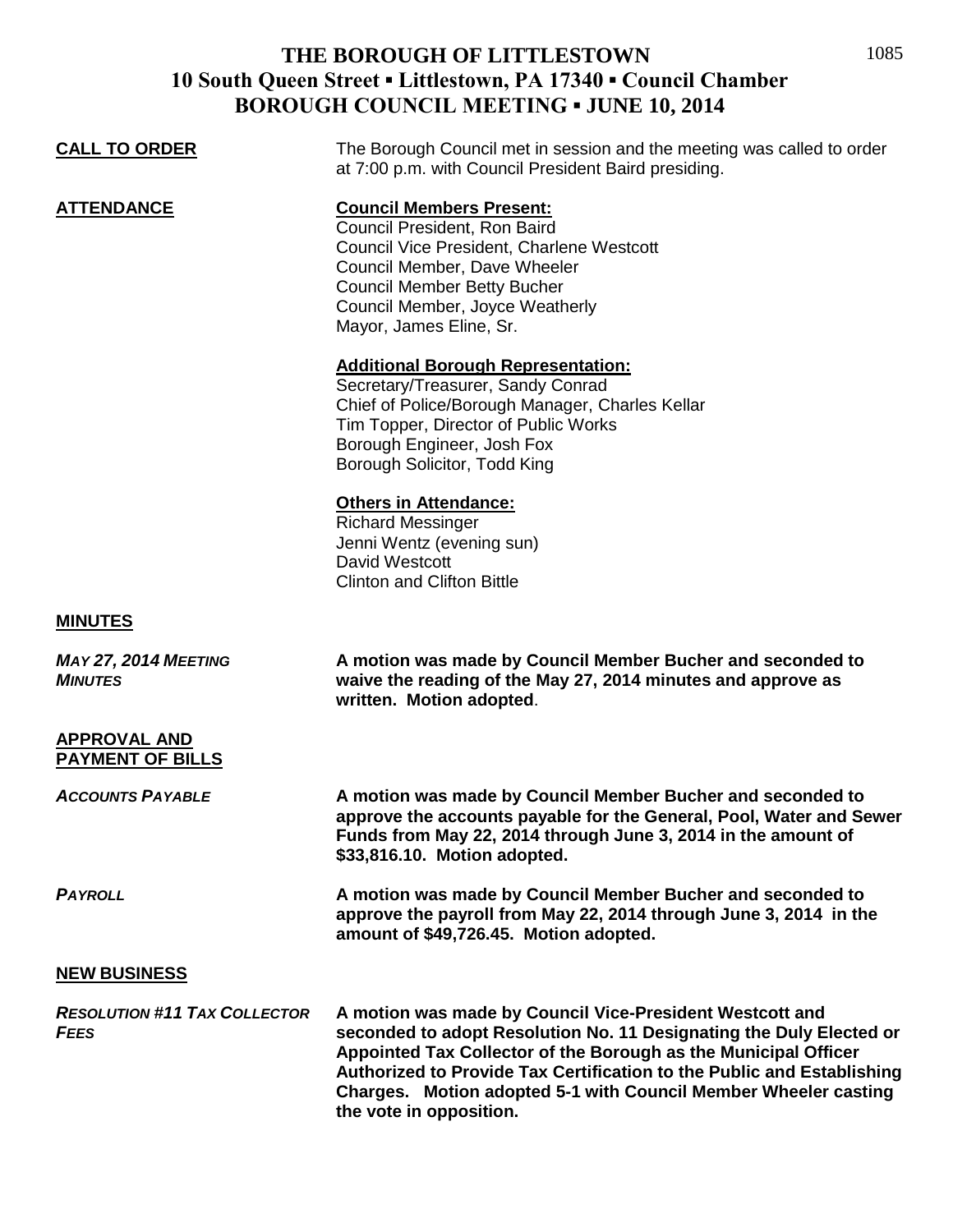## **THE BOROUGH OF LITTLESTOWN 10 South Queen Street ▪ Littlestown, PA 17340 ▪ Council Chamber BOROUGH COUNCIL MEETING ▪ JUNE 10, 2014**

| <b>RESOLUTION #12 EOP</b><br><b>EMERGENCY OPERATIONS PLAN</b>                | A motion was made by Council Vice-President Westcott and<br>seconded to adopt Resolution #12 Mandating that the Borough of<br>Littlestown Prepare, Maintain, and keep a current Emergency<br>Operations Plan for the Prevention and Minimization of Injury and<br>Damage caused by a Major Emergency or Disaster with the Borough.<br>Motion adopted.                                                                                                                      |
|------------------------------------------------------------------------------|----------------------------------------------------------------------------------------------------------------------------------------------------------------------------------------------------------------------------------------------------------------------------------------------------------------------------------------------------------------------------------------------------------------------------------------------------------------------------|
| <b>RESOLUTION #13 EMERGENCY</b><br><b>SUCCESSION</b>                         | A motion was made by Council Member Bucher and seconded to<br>adopt Resolution #13 Authorizing and Directing the Emergency<br>Succession of Municipal Officers and the Continuity of Municipal<br>Government. Motion adopted.                                                                                                                                                                                                                                              |
| <b>REQUEST FROM BITTLE BRO'S</b><br><b>USE OF PARKING LOT</b>                | A motion was made by Council Member Bucher and seconded<br>to approve the request from the Bittle Brothers to use the Borough<br>Parking Lot area behind the History Plaza for a Good Ole' Cabaret on<br>Friday, August 15, 2014 at 7pm, to park the stage/trailer and also to<br>have the use of electricity and chairs. Motion adopted.                                                                                                                                  |
| <b>QUOTE FROM BRENEMAN</b><br><b>COMPANY - TENNIS COURT</b><br><b>REPAIR</b> | A motion was made by Council Member Bucher and seconded<br>to approve the quote from the Breneman Company in the amount of<br>\$750.00 to install elastomeric rubberized crack filler in major<br>structural cracks and to touchup colors and lines as needed. Motion<br>adopted.                                                                                                                                                                                          |
| <b>HRG PROPOSAL FOR CDBG</b><br><b>PROJECT - CURB CUTS</b>                   | A motion was made by Council Vice-President Westcott and<br>seconded to approve the proposal from HRG in the amount of<br>\$5,600.00 for Engineering Services to prepare the preliminary/final<br>design phase for the 2013 CDBG (ADA Ramp Installation) project.<br>Motion adopted.                                                                                                                                                                                       |
| <b>BASIC MUNICIPAL BUDGETING</b><br><b>SEMINAR</b>                           | A motion was made by Council Member Bucher and seconded<br>to send the Borough Secretary and Borough Manager along with any<br>other Council Members to the "Basic Municipal Budgeting" seminar<br>on Thursday, August 7, 2014 at the Gettysburg Hotel with a cost of<br>\$80 per person. Motion adopted.                                                                                                                                                                  |
| <b>NON-AGENDA</b>                                                            |                                                                                                                                                                                                                                                                                                                                                                                                                                                                            |
| <b>GROUP RATES FOR POOL</b><br><b>DAILY ADMISSIONS</b>                       | A motion was made by Council Vice-President Westcott and<br>seconded to approve a daily admission group rate at \$5.50 per<br>person for bona fide youth organizations which must meet the<br>following criteria:<br>• Be a bona fide youth organization<br>Be given approval from the Borough Secretary or Borough<br>Manager to receive the group rate<br>Have at least 10 or more in the group which includes<br>$\bullet$<br>supervising employees.<br>Motion adopted. |
| <b>RECESS</b>                                                                | Council President Baird recessed the meeting of the Littlestown Borough<br>Council at 8:00pm for an executive session to discuss potential litigation.                                                                                                                                                                                                                                                                                                                     |